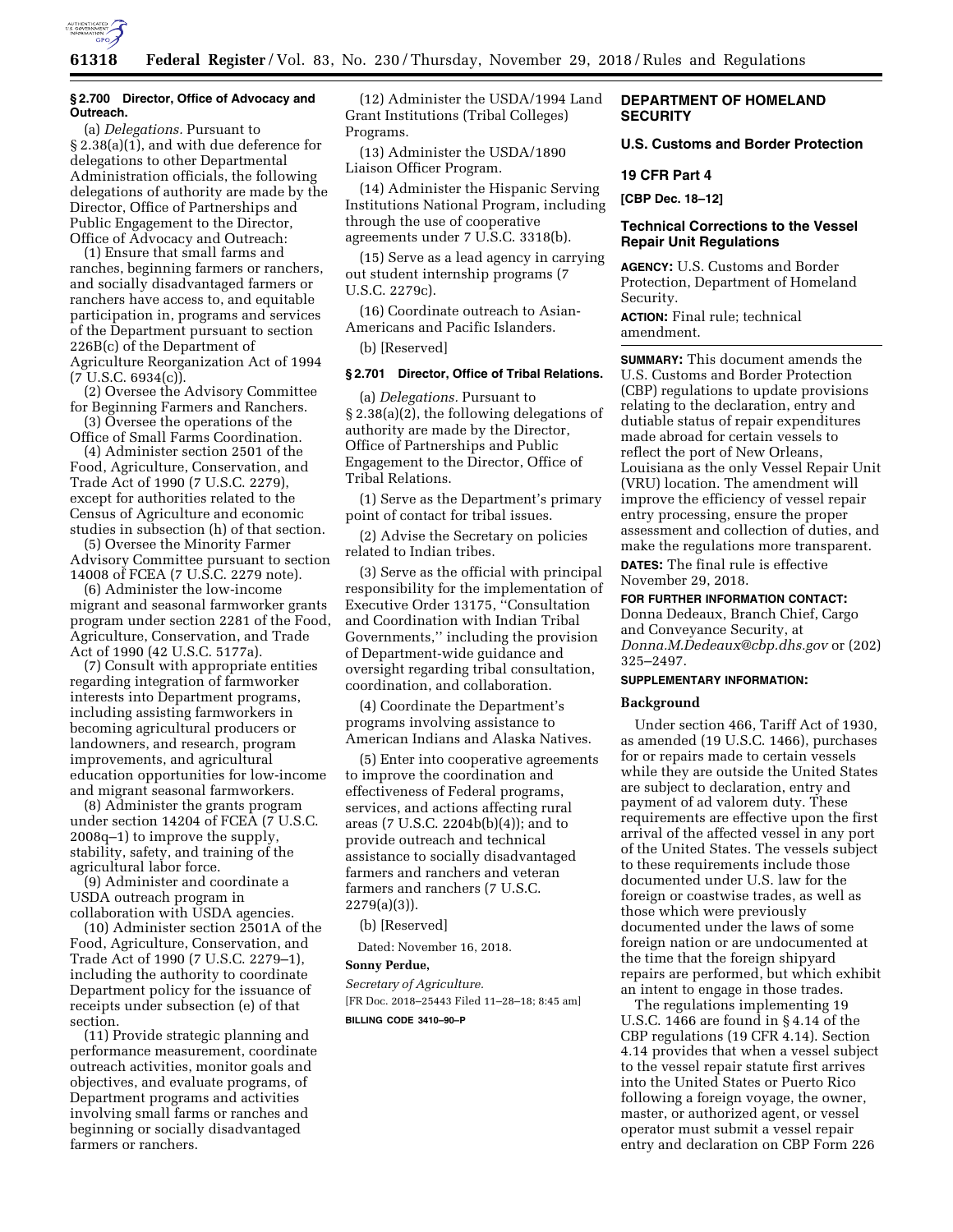(Form), a dual-use form used both for entry and declaration purposes. If no foreign repair-related expenses were incurred, that fact must also be reported either on the Form or by approved electronic means. The owner, master, or authorized agent must ensure the declaration is ready for presentation in the event that a CBP officer boards the vessel. Section 4.14 provides that the CBP port of arrival receiving either a positive or negative vessel repair declaration or electronic equivalent must immediately forward it to the appropriate Vessel Repair Unit (VRU) port of entry via mail, fax, or email. The owner, master, or authorized agent, or vessel operator must also file a vessel repair entry directly with the VRU. *See,*  19 CFR 4.14(c), (e). The regulations list three VRU locations: New York, New York, San Francisco, California, and New Orleans, Louisiana. *See,* 19 CFR  $4.14(g)$ .

### **Discussion of Regulatory Changes**

Of the three VRUs listed in § 4.14(g), only the New Orleans location is currently operational. Over the years, there has been a steady decrease in the number of vessel repair entries filed. Based on the small volume of entries being received at the VRU locations in New York and San Francisco and due to CBP's staffing needs, in 2003–2004, CBP informally streamlined VRU operations so that such operations would be performed only at the port of New Orleans VRU. As a result of common practice, the trade generally submits its vessel repair entries directly to the New Orleans VRU.<sup>1</sup> CBP forwards any entries received at the New York or San Francisco VRUs to New Orleans. To reflect this practice and for purposes of transparency, this document makes changes to § 4.14 to reflect the port of New Orleans as the sole VRU location. This document also updates the regulations to reflect a name change of the office within CBP Headquarters referenced in § 4.14. The referenced office is now known as the Cargo Security, Carriers & Restricted Merchandise Branch, Office of Trade. Also, to ensure clarity, the document makes additional minor wording changes to the regulation.

# **Inapplicability of Prior Notice and Delayed Effective Date**

According to section 553 of the Administrative Procedure Act (APA) (5 U.S.C. 553), rulemaking generally requires prior notice and comment, and a 30-day delayed effective date, subject

to specified exceptions. Pursuant to 5 U.S.C. 553(a)(2), matters relating to agency management or personnel are excepted from the requirements of section 553. Additionally, as provided in 5 U.S.C. 553(b)(3)(A), the prior notice and comment and delayed effective date requirements do not apply when agencies promulgate rules concerning agency organization, procedure, or practice.

This rule does not require prior notice and comment because it relates to agency management and agency organization, procedures, or practice. As explained above, the rule merely updates the regulations to reflect the informal streamlining of VRU operations in 2003–2004, so that all vessel repair entries are processed by the New Orleans VRU. As a result of common practice, the trade generally submits its vessel repair entries are now submitted directly to the New Orleans VRU. CBP forwards any such entries received in New York or San Francisco to the New Orleans VRU for processing. Accordingly, this rule does not affect the substantive rights or interests of the public, but merely conforms the regulations to existing agency management and agency procedures and organization. This rule also makes other minor wording changes for clarity and includes a technical update to the regulations to reflect a name change in the referenced office within CBP Headquarters.

# **Executive Orders 12866, 13563, and 13771**

Executive Orders 13563 and 12866 direct agencies to assess the costs and benefits of available regulatory alternatives and, if regulation is necessary, to select regulatory approaches that maximize net benefits (including potential economic, environmental, public health and safety effects, distributive impacts, and equity). Executive Order 13563 emphasizes the importance of quantifying both costs and benefits, of reducing costs, of harmonizing rules, and of promoting flexibility. Executive Order 13771 (''Reducing Regulation and Controlling Regulatory Costs'') directs agencies to reduce regulation and control regulatory costs and provides that ''for every one new regulation issued, at least two prior regulations be identified for elimination, and that the cost of planned regulations be prudently managed and controlled through a budgeting process.''

The Office of Management and Budget (OMB) has not designated this rule as a ''significant regulatory action,'' under section 3(f) of Executive Order 12866.

Accordingly, OMB has not reviewed this regulation. This regulation updates CBP's VRU regulations, eliminating costs of processing vessel repair entries that must be forwarded to the New Orleans VRU. Thus, DHS considers this a deregulatory action under Executive Order 13771. *See* OMB's Memorandum, ''Guidance Implementing Executive Order 13771, 'Reducing Regulation and Controlling Regulatory Costs' '' (April 5, 2017).

This rule amends an outdated regulation by removing obsolete provisions to reflect the streamlining of VRU operations. Of the three VRUs listed in § 4.14(g), only the New Orleans location is currently operational. Although, as a result of common practice, the trade generally submits its vessel repair entries directly to the New Orleans VRU for processing, some entries are submitted to the other locations listed in the regulations. Vessel Repair Entries are filed on paper and submitted via postal mail and each entry can be hundreds of pages long. Historically, misdirected entries have been forwarded in hard copy to the New Orleans VRU. This rule eliminates the small costs in processing vessel repair entries that may be initially submitted to the other locations that CBP must then forward to the New Orleans, Louisiana VRU. CBP believes the monetized cost savings of the rule to be insignificant due to the small number of vessel repair entries received each year, an average of 540, of which some are not already submitted to the New Orleans VRU. This rule will make the procedures for processing vessel repair entries more efficient for both CBP and the affected population, with zero additional costs.

### **Regulatory Flexibility Act**

Because this document is not subject to the notice and public procedure requirements of 5 U.S.C. 553, it is not subject to the provisions of the Regulatory Flexibility Act (5 U.S.C. 601 *et seq.*).

#### **Signing Authority**

This document is being issued in accordance with 19 CFR 0.2(a), which provides that the authority of the Secretary of the Treasury with respect to CBP regulations that are not related to customs revenue functions was transferred to the Secretary of Homeland Security pursuant to Section 403(l) of the Homeland Security Act of 2002. Accordingly, this final rule to amend such regulations may be signed by the Secretary of Homeland Security (or his or her delegate).

<sup>1</sup>Since 2003–2004, the port of New Orleans VRU has averaged approximately 540 entries per year.